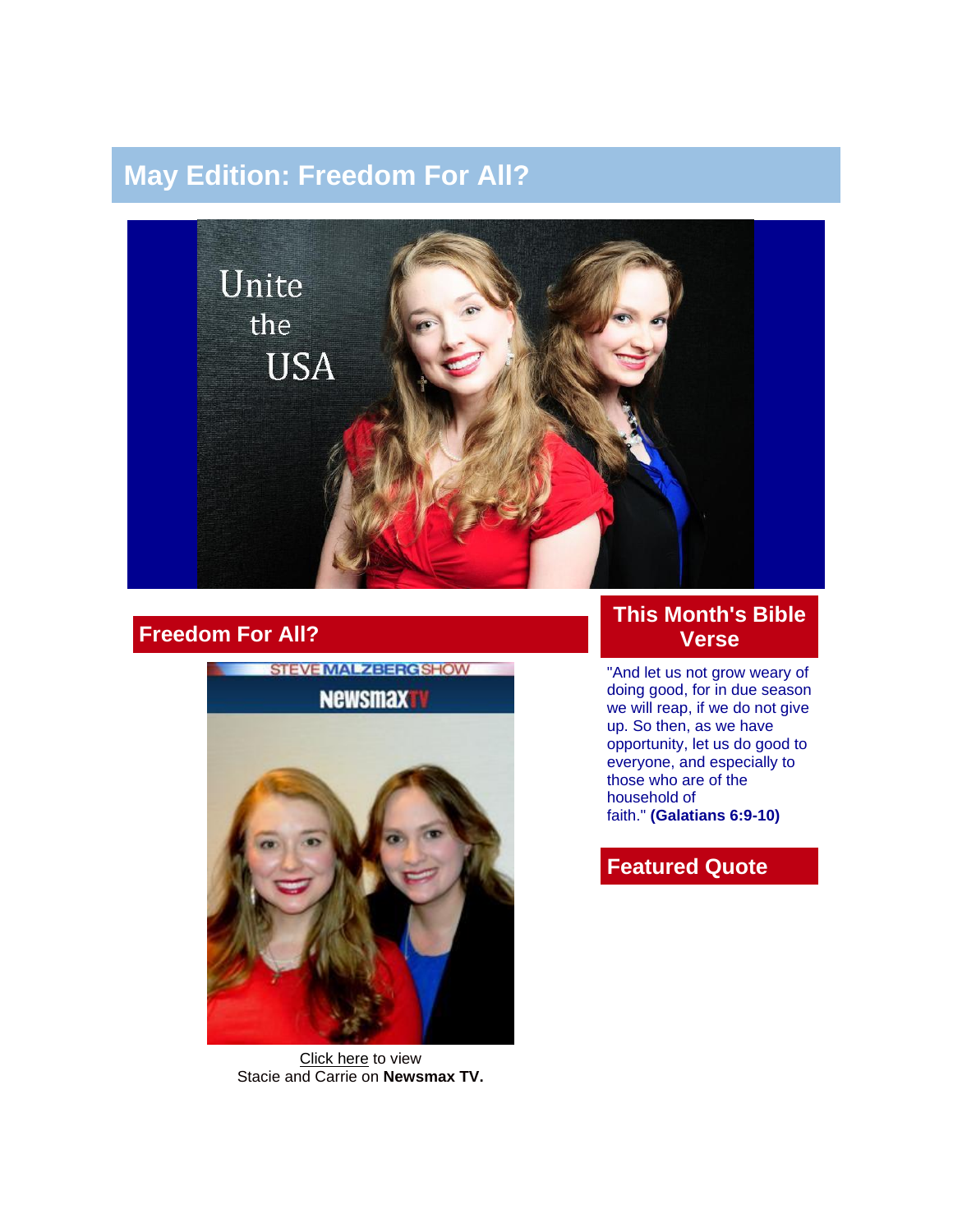In America, Christians are being muzzled because of "PC policies". We're often told that it is "offensive" to talk about the Lord, read the Bible, or pray in public.

But what about the First Amendment? And what about freedom for Christian Americans? We're told that we need to be "tolerant" but "tolerance" certainly is not given to us in return. As a result, freedom for Christians in the USA has been compromised -little by little it's being sifted away.

One example of "tolerance" is that a group of atheists are "offended" by the 9/11 cross. The 9/11 cross has brought comfort, hope, and inspiration to countless people ever since it was brought out of the 9/11/01 rubble.

The 9/11 cross is not only historical, but it is also a symbol of hope and faith for so many. It deeply saddens us that atheists want to remove it simply because it offends them. The 9/11 cross has a right to stand. It's a part of history.

In response, we've created a new FaceBook event called "I Stand With the Cross". This is a grassroots event for the American people and by the American people. This is the American people's forum to show that, yes, the 9/11 cross matters and it should not be removed. Please visit our online event

here: [https://www.facebook.com/events/290419621125862/](http://r20.rs6.net/tn.jsp?e=001Imquik34RPpei-XPd-6-wgJWiszOO9ctpWufEMr3Jgkl-UepeNsbIBRB9mbwQPjkn4zZQI6toxU4ngetF50sEvUH-ReNi4ml0-rx8c-jHJmWommd3xyU6hfOHAObgORye4lbLQiVM9T88bQECSAwZg==) Thi s is a way for the American people to stand up and be heard. The cross has the right to stand; join this event to show your support for the 9/11 cross and freedom. We're hoping to gain strong support by 09/11/14. It's simple: All you have to do is join this event to show your support.

Lastly, Stacie and I were just on Newxmax TV's *The Steve Malzberg Show* to talk about this important topic. **[\(Click here](http://www.newsmaxtv.com/cmspages/newsmax/handlers/liveshow.ashx?operation=ShowPastVideo&embedCode=Y5bzZ1bTpTmHCHgEcogMiEa-4sJgpiOY#ooid=Y5bzZ1bTpTmHCHgEcogMiEa-4sJgpiOY) to [watch the interview.](http://www.newsmaxtv.com/cmspages/newsmax/handlers/liveshow.ashx?operation=ShowPastVideo&embedCode=Y5bzZ1bTpTmHCHgEcogMiEa-4sJgpiOY#ooid=Y5bzZ1bTpTmHCHgEcogMiEa-4sJgpiOY))** We'd appreciate it if you would watch our segment.

Let's remember the good words by Edmund Burke who said, "The only thing necessary for the triumph of evil is for good men to do nothing." Friends, let's do *something*. Let's do our part to help our country. Together, with God as our guide, we can do this.

God bless you, Carrie Stoelting and Stacie Stoelting *Founders of [Unite the USA](http://unitetheusa.org/index.html)*



"The only thing necessary for the triumph of evil is for good men to do nothing."

**- Edmund Burke**

## **Featured Founding Father**



**William Samuel Johnson** (1727-1819) was a statesman and signer of the [United States](http://unitetheusa.org/id114.html)  [Constitution.](http://unitetheusa.org/id114.html) He represented [Connecticut](http://unitetheusa.org/id114.html) in the [United States Senate](http://unitetheusa.org/id114.html) and served as president of [Columbia University.](http://unitetheusa.org/id114.html)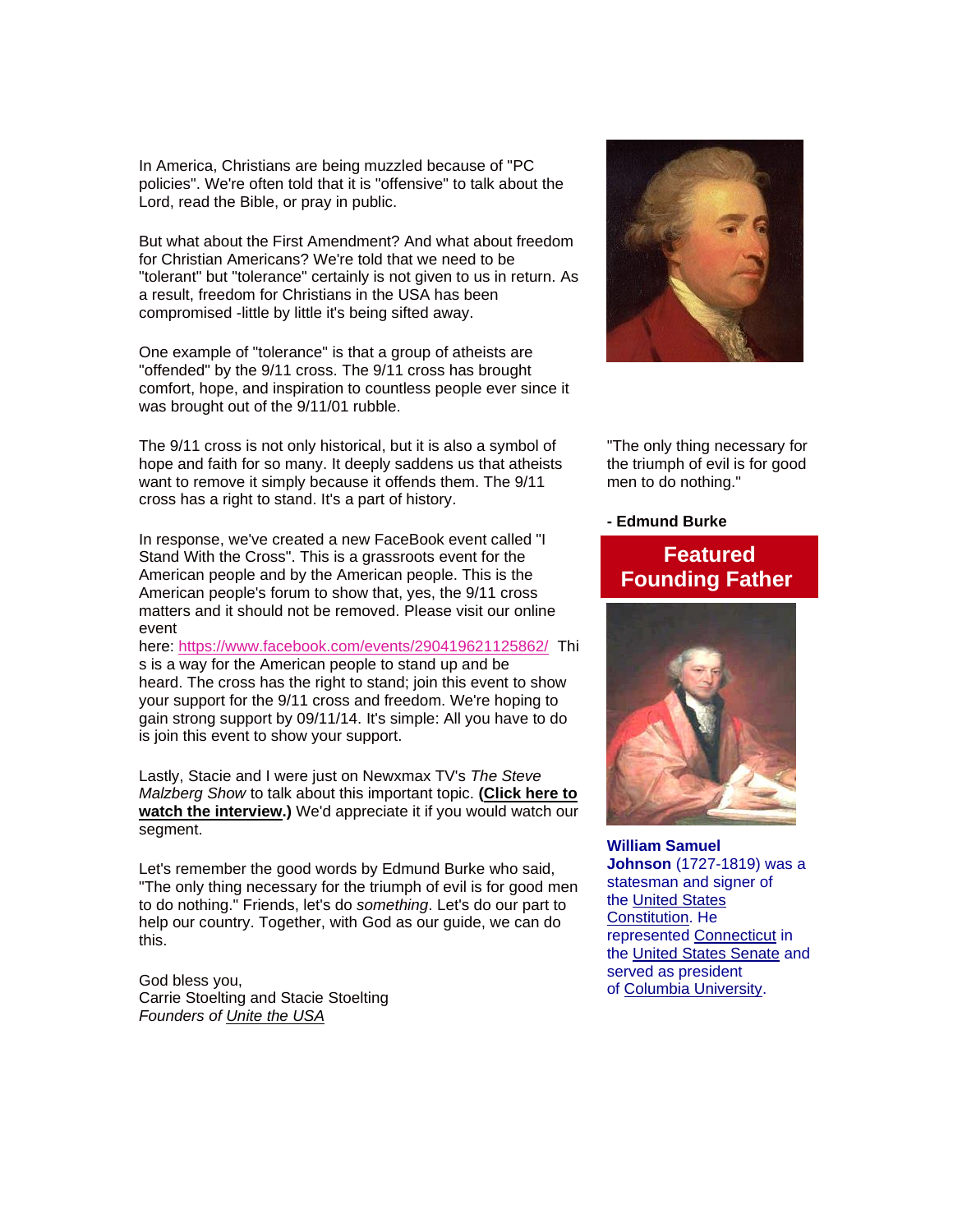#### **Why Each American (Christian or Not) Must Stand with the 9/11 Cross**

By Stacie Ruth Stoelting and Carrie Beth Stoelting

In the recent hit movie "God's Not Dead", the main characters personified the battle in America. An atheist tries to snuff out the faith of a Christian. Yet the Christian stands up for his faith and wins the debate. This movie reveals that the core issue in America is not about the battle between Democrats and Republicans. It is a multi-faceted battle against faith and, more specifically, against Christianity.

Today, we see a real-life example of the premise personified in "God's Not Dead". The atheists in America desire all expressions of faith to vanish from the public landscape. Their intellectual bombs continue to blast away at the core of our country. This is not about freedom of religion. This is about freedom from religion.

For example, the new National September 11 Memorial and Museum opens this month and the American Atheists group is trying to stop the 9/11 cross from being displayed there. There's a new court case regarding the 9/11 cross called American Atheists, Inc., et al. v. Port Authority of New York et al will.

One time after being guests on FOX News in New York City, we visited Ground Zero. It was deeply moving to be there to say the least. We remember seeing the 9/11 cross. It belongs there.

The 9/11 cross represents the war on Christianity and faith in general. This symbol of faith in a time of horror encouraged our country when little else could. Now, militant atheists desire to rip it away from Americans.

# **Order Stacie and Carrie's New Book**



*Unite the USA: Discover the ABCs of Patriotism* is a new book by Stacie Ruth and Carrie Beth Stoelting. It's a book that empowers patriots to make a big difference in the land we love. With 100+ ways to make a positive difference in America, *Unite the USA* is a must-have tool for patriots. *Unite the USA* will inspire and educate Americans to defend faith and freedom. (Important Note: All proceeds go to fund the mission of UnitetheUSA.org.) [Order it](http://unitetheusa.org/id56.html)  [here today!](http://unitetheusa.org/id56.html)

*In God We Still Trust* **A CD by Stacie and Carrie Stoelting**



Per request from veterans who love patriotic and inspiring music sung by Stacie and Carrie, *[In God We](http://unitetheusa.org/id56.html)  [Still Trust](http://unitetheusa.org/id56.html)* was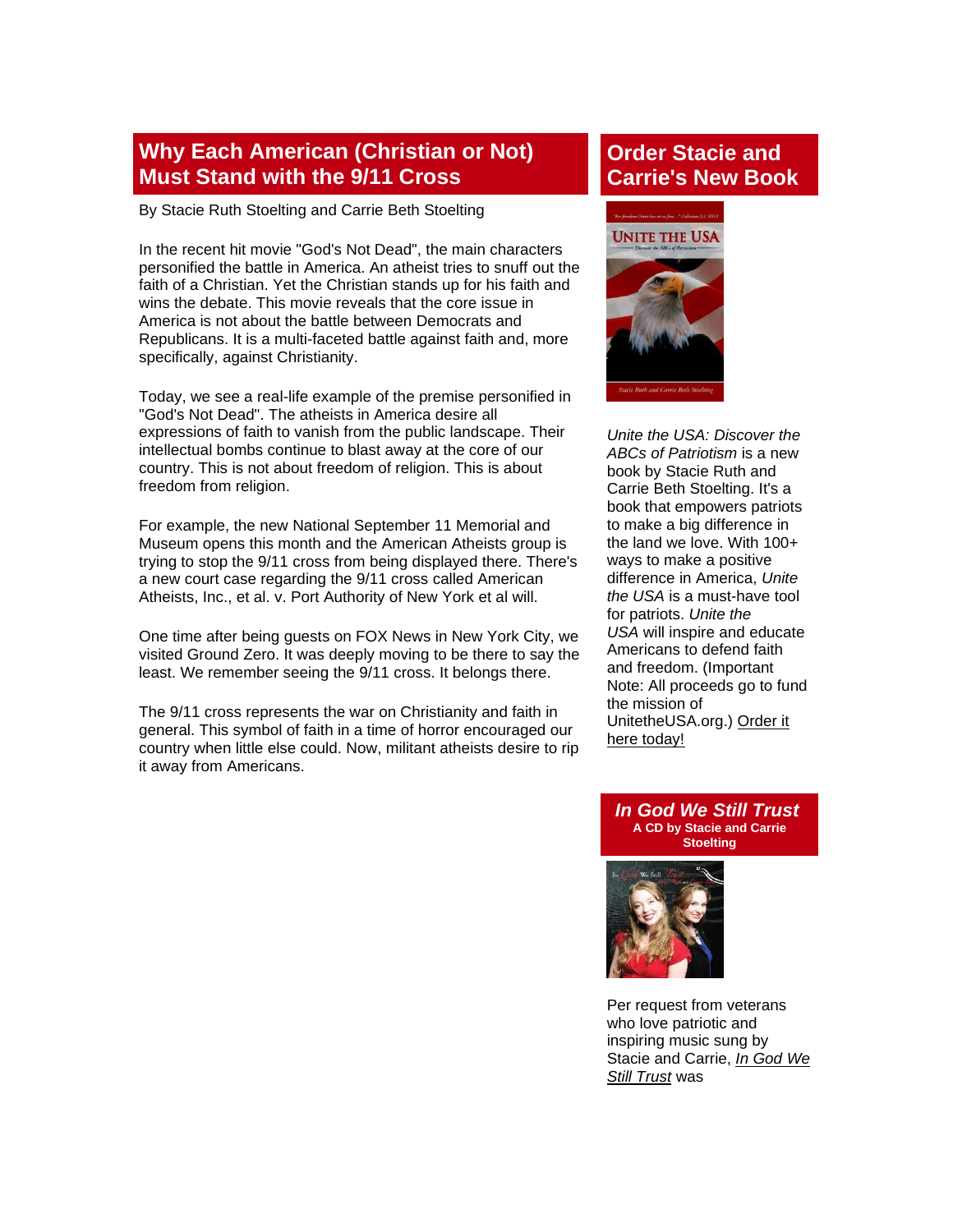

**Consider four points about why each American (Christian or not) must stand up for the 9/11 C.R.O.S.S.**

**Creation.** The creation of our country included the freedom of religion and not freedom from religion. This country was not created by atheists. This

recorded. From the National Anthem to "God Bless America" you will be inspired and uplifted about our Godgiven freedoms. All proceeds go to Unite the USA. Help promote faith and freedom in America. Your support is important and appreciated. [Buy or](http://unitetheusa.org/id56.html)  [download a copy today.G](http://unitetheusa.org/id56.html)od bless you as you celebrate the red, white, and blue!

### **In God We Still Trust Video**

country broke free from tyranny and was formed on the bedrock of Judeo-Christian values.

**Reassurance.** The reassurance of freedom from jihadist dominance could not have been clearer than America's embracing of the 9/11 cross, which just "happened" to rise from the rubble. To allow the cross to be ripped from our hands is to allow another form of intellectual terrorism (militant atheism) to attack our land.

**Obligation.** Each American possesses an obligation to fight for freedom by raising voices and welcoming faith expression instead of secularist domination. As Edmund Burke aptly said, "The only necessary for the triumph of evil is for good men to do nothing." If people do not stand up for Christian rights, every group's rights are threatened.

**Salvation.** The cross symbolizes salvation. This is not a threatening message. Rather, it is a positive message of hope and resurrection. Jesus Christ never killed anyone. He espoused the truth of love. If we cannot accept that historical fact, we risk falling prey to hatred. John 3:16 expresses the message of the cross. A lot of people verbally lash out at Jesus Christ, yet few people quote Him directly in a public forum. In the following paragraph, let Jesus Christ's own words speak for themselves: "For God so greatly loved and dearly prized the world that He [even] gave up His only begotten (unique) Son, so that whoever believes in (trusts in, clings to, relies on) Him shall not perish (come to destruction, be lost) but have eternal

In God We Still Trust

Our country needs to turn to Jesus. Listen to "In God We Still Trust" for inspiration to keep "fighting the good fight". For hope and encouragement, listen to Stacie Ruth and Carrie Beth sing "In God We Still Trust".

#### **Booking Info**